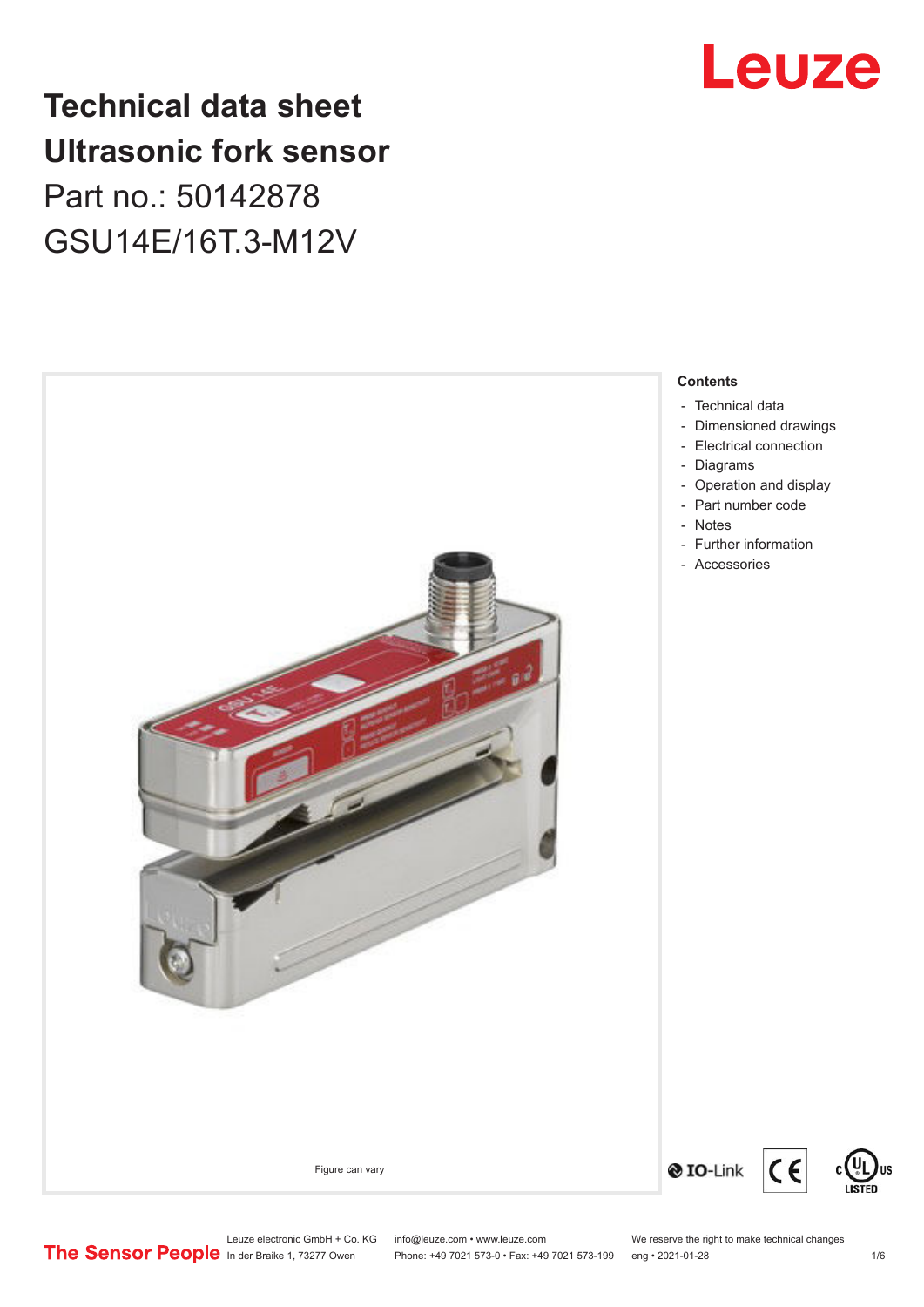### <span id="page-1-0"></span>**Technical data**

# Leuze

#### **Basic data**

| Series                                         | 14                                                                                            |  |  |
|------------------------------------------------|-----------------------------------------------------------------------------------------------|--|--|
| <b>Principle of physics</b>                    | <b>Ultrasonics</b>                                                                            |  |  |
| Application                                    | Detection of non-transparent labels                                                           |  |  |
|                                                | Detection of transparent labels                                                               |  |  |
| Label width, min.                              | 4 mm                                                                                          |  |  |
| Label gap, min.                                | $2 \, \text{mm}$                                                                              |  |  |
| <b>Medium</b>                                  | Transparent and not transparent                                                               |  |  |
|                                                |                                                                                               |  |  |
| <b>Special version</b>                         |                                                                                               |  |  |
| Special version                                | Manual fine tuning of the switching<br>threshold                                              |  |  |
|                                                | Teach input                                                                                   |  |  |
| Electrical data                                |                                                                                               |  |  |
|                                                |                                                                                               |  |  |
| Protective circuit                             | Polarity reversal protection                                                                  |  |  |
|                                                | Short circuit protected                                                                       |  |  |
| Performance data                               |                                                                                               |  |  |
| Supply voltage $U_{B}$                         | 18  30 V, DC                                                                                  |  |  |
| <b>Residual ripple</b>                         | 0  10 %, From $U_{\rm B}$                                                                     |  |  |
| <b>Open-circuit current</b>                    | 0  60 mA, Typical value                                                                       |  |  |
|                                                |                                                                                               |  |  |
| Inputs                                         |                                                                                               |  |  |
| Number of teach inputs                         | 1 Piece(s)                                                                                    |  |  |
|                                                |                                                                                               |  |  |
| <b>Teach inputs</b>                            |                                                                                               |  |  |
| Type                                           | Teach input                                                                                   |  |  |
| <b>Voltage type</b>                            | DC                                                                                            |  |  |
| <b>Switching voltage</b>                       | high: $\geq 9V$                                                                               |  |  |
|                                                | Low: ≤2V                                                                                      |  |  |
| Input resistance                               | $15,000 \Omega$                                                                               |  |  |
| <b>Teach input 1</b>                           |                                                                                               |  |  |
| <b>Active switching state</b>                  | High                                                                                          |  |  |
|                                                |                                                                                               |  |  |
| Outputs                                        |                                                                                               |  |  |
| Number of digital switching outputs 2 Piece(s) |                                                                                               |  |  |
|                                                |                                                                                               |  |  |
| <b>Switching outputs</b>                       |                                                                                               |  |  |
| Type                                           | Digital switching output                                                                      |  |  |
| Voltage type                                   | DC                                                                                            |  |  |
| Switching current, max.                        | 100 mA                                                                                        |  |  |
| <b>Switching voltage</b>                       | high: $\geq (U_{\text{B}} - 2V)$                                                              |  |  |
|                                                | Low: $\leq$ 2V                                                                                |  |  |
| Load capacity                                  | $0.01 \mu F$                                                                                  |  |  |
|                                                |                                                                                               |  |  |
| Switching output 1<br><b>Switching element</b> | Transistor, Push-pull                                                                         |  |  |
| <b>Switching principle</b>                     | IO-Link / NPN light switching (switching                                                      |  |  |
|                                                | in the gap), PNP dark switching (swit-<br>ching on the label)                                 |  |  |
| Switching output 2                             |                                                                                               |  |  |
| <b>Switching element</b>                       | Transistor, Push-pull                                                                         |  |  |
| <b>Switching principle</b>                     | PNP light switching (switching in the<br>gap), NPN dark switching (switching on<br>the label) |  |  |

| <b>Timing</b>                       |                                          |  |  |  |
|-------------------------------------|------------------------------------------|--|--|--|
| <b>Switching frequency</b>          | 2,000 Hz                                 |  |  |  |
| Response time                       | $0.2$ ms                                 |  |  |  |
| <b>Readiness delay</b>              | 300 ms                                   |  |  |  |
| Conveyor speed during teach-in      | $50$ m/min                               |  |  |  |
| <b>Interface</b>                    |                                          |  |  |  |
|                                     |                                          |  |  |  |
| <b>Type</b>                         | IO-Link                                  |  |  |  |
| <b>IO-Link</b>                      |                                          |  |  |  |
| <b>COM</b> mode                     | COM <sub>3</sub>                         |  |  |  |
| <b>Profile</b>                      | Smart sensor profile                     |  |  |  |
| <b>Frame type</b>                   | 2.5                                      |  |  |  |
| <b>Specification</b>                | V1.1                                     |  |  |  |
| <b>Device ID</b>                    | 2521                                     |  |  |  |
| SIO-mode support                    | Yes                                      |  |  |  |
| Min. cycle time                     | $COM3 = 0.5$ ms                          |  |  |  |
|                                     |                                          |  |  |  |
| <b>Connection</b>                   |                                          |  |  |  |
| <b>Number of connections</b>        | 1 Piece(s)                               |  |  |  |
|                                     |                                          |  |  |  |
| <b>Connection 1</b>                 |                                          |  |  |  |
| <b>Function</b>                     | Signal IN                                |  |  |  |
|                                     | Signal OUT                               |  |  |  |
|                                     | Voltage supply<br>Connector              |  |  |  |
| <b>Type of connection</b>           | M <sub>12</sub>                          |  |  |  |
| <b>Thread size</b>                  | Male                                     |  |  |  |
| Type<br><b>Material</b>             | Metal                                    |  |  |  |
| No. of pins                         | 5-pin                                    |  |  |  |
| Encoding                            | A-coded                                  |  |  |  |
| <b>Plug outlet</b>                  | Vertical (perpendicular to belt move-    |  |  |  |
|                                     | ment)                                    |  |  |  |
|                                     |                                          |  |  |  |
| Mechanical data                     |                                          |  |  |  |
| Design                              | Fork                                     |  |  |  |
| <b>Mouth width</b>                  | 4 mm                                     |  |  |  |
| <b>Mouth depth</b>                  | 80 mm                                    |  |  |  |
| Dimension (W x H x L)               | 22 mm x 46.9 mm x 96 mm                  |  |  |  |
| <b>Housing material</b>             | Metal                                    |  |  |  |
| <b>Metal housing</b>                | Diecast zinc, galvanic nickel coating    |  |  |  |
| Net weight                          | 270q                                     |  |  |  |
| <b>Housing color</b>                | Silver                                   |  |  |  |
| Type of fastening                   | Mounting thread                          |  |  |  |
|                                     | Through-hole mounting                    |  |  |  |
| <b>Operation and display</b>        |                                          |  |  |  |
| Type of display                     | LED                                      |  |  |  |
| <b>Number of LEDs</b>               | 3 Piece(s)                               |  |  |  |
| <b>Operational controls</b>         | Control buttons                          |  |  |  |
| Function of the operational control | Dynamic teach on label carrier and label |  |  |  |
|                                     |                                          |  |  |  |
| <b>Environmental data</b>           |                                          |  |  |  |
| Ambient temperature, operation      | 060 °C                                   |  |  |  |
| Ambient temperature, storage        | $-40$ 70 °C                              |  |  |  |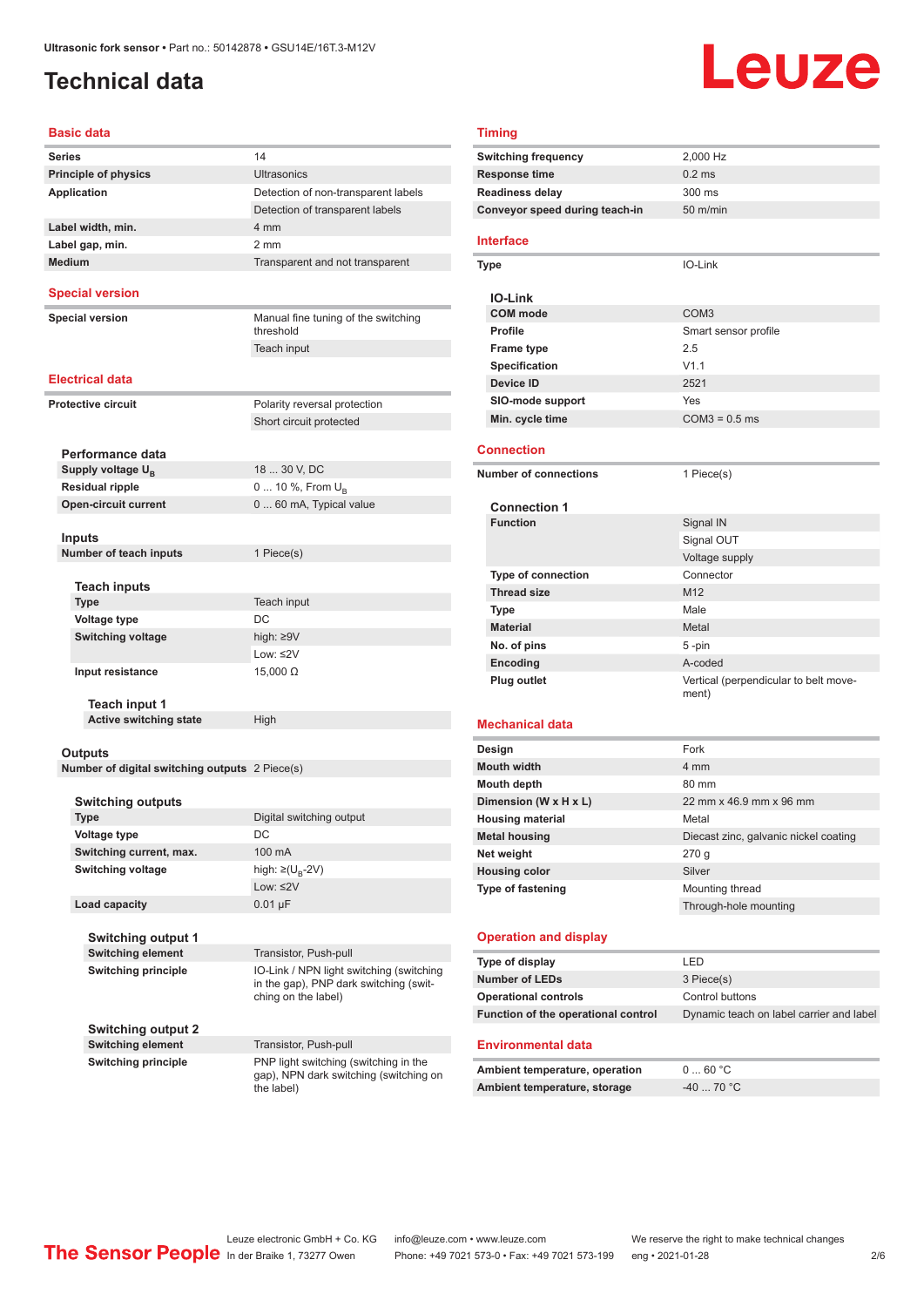### <span id="page-2-0"></span>**Technical data**

## Leuze

#### **Certifications**

| Degree of protection     | IP 65                     |
|--------------------------|---------------------------|
| <b>Protection class</b>  | Ш                         |
| <b>Certifications</b>    | c UL US                   |
| <b>Standards applied</b> | EN 60947-5-2:2007+A1:2012 |
| US patents               | US 6,314,054 B            |
|                          |                           |

#### **Classification**

| <b>Customs tariff number</b> | 85365019 |
|------------------------------|----------|
| eCl@ss 5.1.4                 | 27272801 |
| eCl@ss 8.0                   | 27272801 |
| eCl@ss 9.0                   | 27272801 |
| eCl@ss 10.0                  | 27272801 |
| eCl@ss 11.0                  | 27272801 |
| <b>ETIM 5.0</b>              | EC001847 |
| <b>ETIM 6.0</b>              | EC001847 |
| <b>ETIM 7.0</b>              | EC001848 |

### **Dimensioned drawings**

All dimensions in millimeters



- M12x1 A Sensor marking (center of label tape)
	- B Control button
	- C LED indicator
	- D Control button

## **Electrical connection**

**Connection 1**

| <b>Function</b>    | Signal IN      |
|--------------------|----------------|
|                    | Signal OUT     |
|                    | Voltage supply |
| Type of connection | Connector      |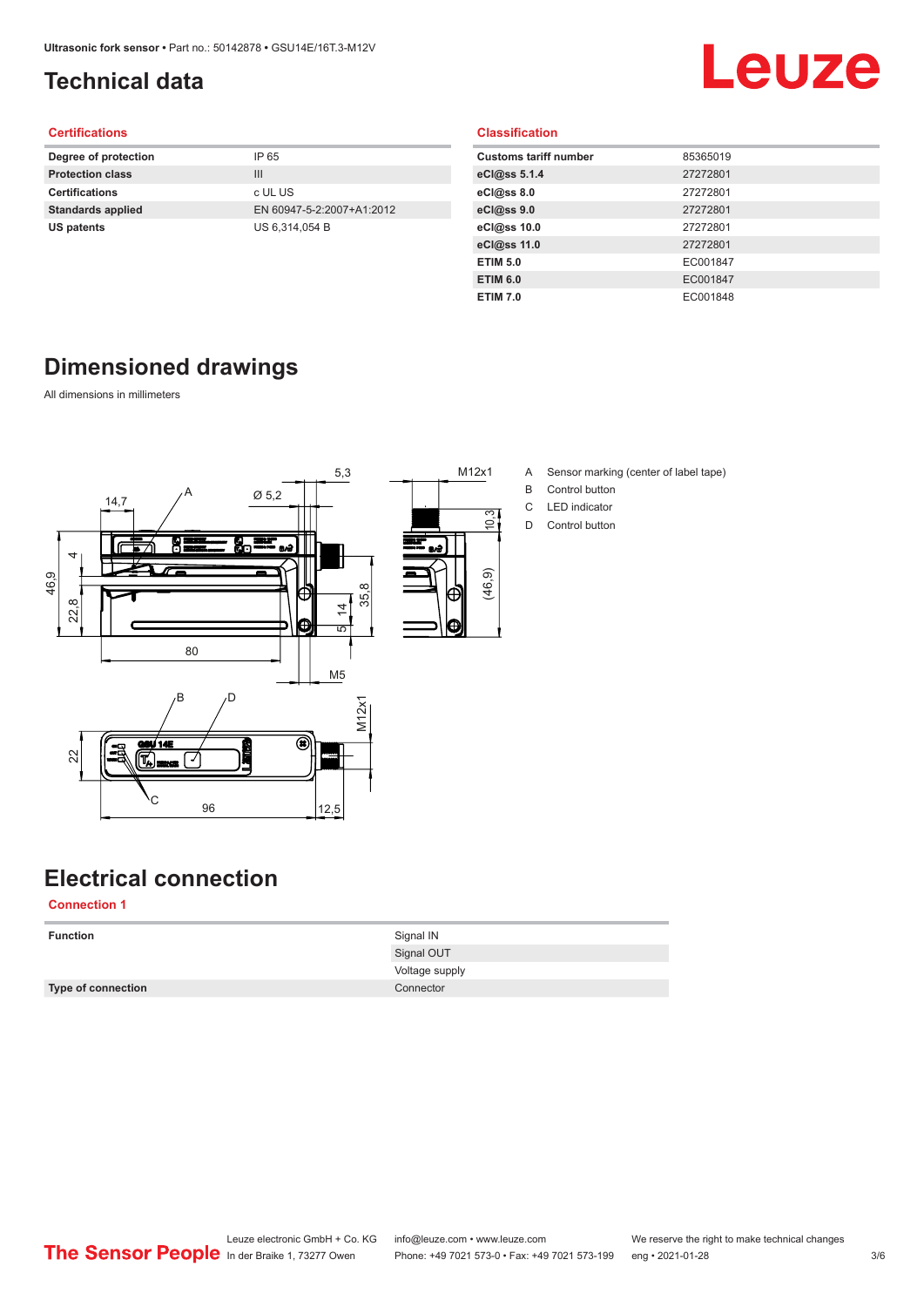### <span id="page-3-0"></span>**Electrical connection**

# Leuze

#### **Connection 1**

| <b>Thread size</b> | M12                                       |
|--------------------|-------------------------------------------|
| <b>Type</b>        | Male                                      |
| <b>Material</b>    | Metal                                     |
| No. of pins        | $5$ -pin                                  |
| Encoding           | A-coded                                   |
| Plug outlet        | Vertical (perpendicular to belt movement) |

### **Pin Pin assignment**

|                | V+               |
|----------------|------------------|
| $\overline{2}$ | OUT <sub>2</sub> |
| 3              | <b>GND</b>       |
| $\overline{4}$ | IO-Link / OUT 1  |
| 5              | Teach-in         |



### **Diagrams**

Repeatability as a function of the conveyor speed



- x Conveyor speed [m/min]
- y Repeatability [mm]
- NOTE Example process of a paper-label-on-paper-carrier combination (label length = 89.7 mm, label gap = 2 mm)

### **Operation and display**

| <b>LED</b> |             | <b>Display</b>           | <b>Meaning</b>                    |
|------------|-------------|--------------------------|-----------------------------------|
|            | ON          | Green, continuous light  | Operational readiness             |
|            | 2 OUT       | Yellow, continuous light | Switching signal in the label gap |
|            | <b>WARN</b> | Red, continuous light    | Teach error                       |

### **Part number code**

Part designation: **AAA14E/BCD.EEE-FFF**

**AAA14E Operating principle / construction** GSU14E: Ultrasonic fork sensor

IGSU14E: Ultrasonic fork sensor with integrated easyTeach function GSX14E: Fork sensor, ultrasonic/optical combination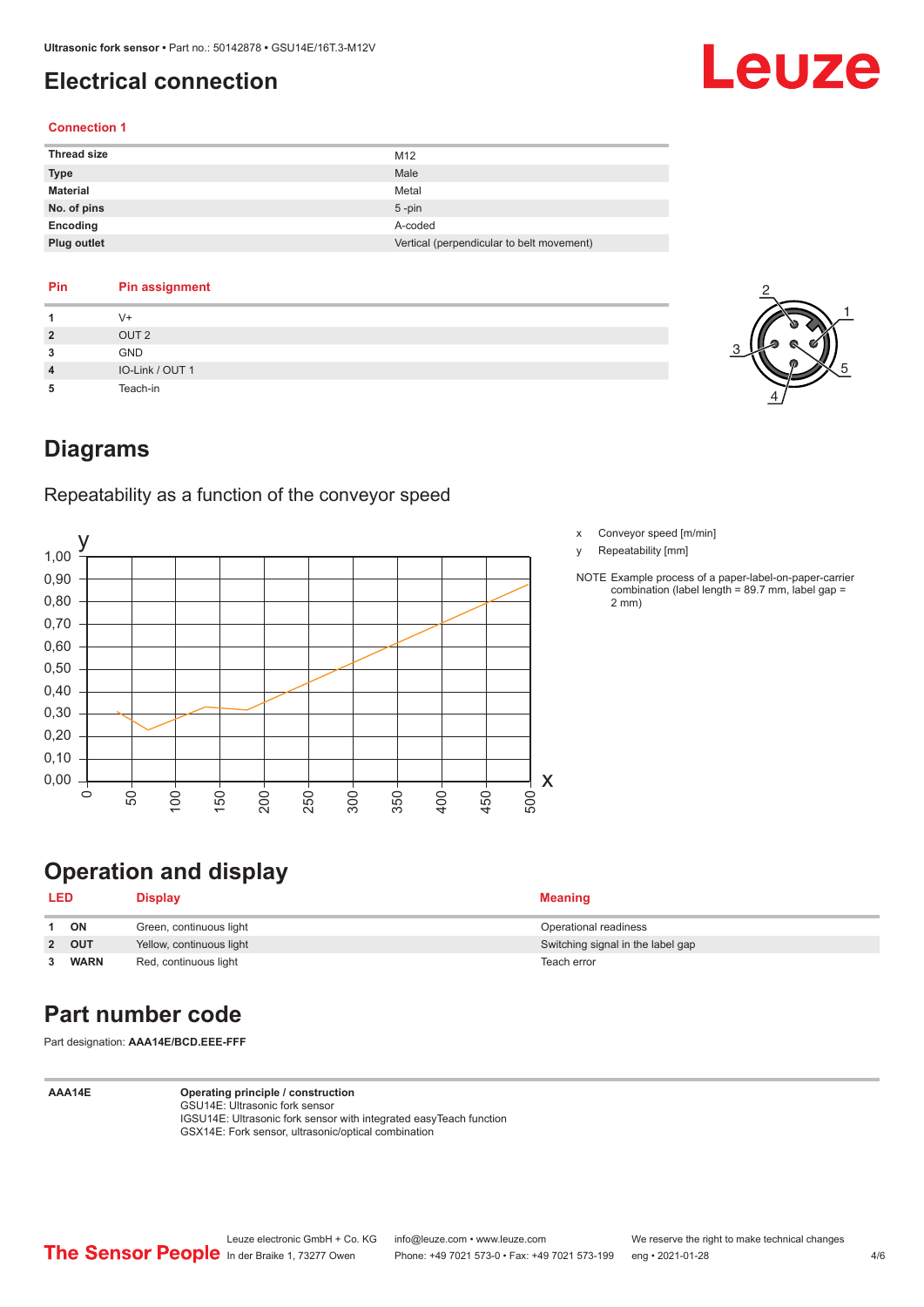### <span id="page-4-0"></span>**Part number code**



| B           | Switching output / function OUT 1/IN: Pin 4<br>6: push-pull switching output, PNP light switching (switching in the gap), NPN dark switching (switching on the label)<br>G: push-pull switching output, PNP dark switching (switching on the label), NPN light switching (switching in the gap)<br>1: IO-Link / NPN light switching (switching in the gap), PNP dark switching (switching on the label)<br>L: IO-Link / PNP light switching (switching in the gap), NPN dark switching (switching on the label) |
|-------------|-----------------------------------------------------------------------------------------------------------------------------------------------------------------------------------------------------------------------------------------------------------------------------------------------------------------------------------------------------------------------------------------------------------------------------------------------------------------------------------------------------------------|
| C           | Switching output / function OUT 2/IN: pin 2<br>6: push-pull switching output, PNP light switching (switching in the gap), NPN dark switching (switching on the label)<br>G: push-pull switching output, PNP dark switching (switching on the label), NPN light switching (switching in the gap)<br>W: warning output                                                                                                                                                                                            |
| D           | Switching output / function OUT 3/IN: Pin 5<br>$T:$ teach-in                                                                                                                                                                                                                                                                                                                                                                                                                                                    |
| EEE         | Equipment<br>3: teach-in via button<br>SD: Splice inspection                                                                                                                                                                                                                                                                                                                                                                                                                                                    |
| <b>FFF</b>  | <b>Electrical connection</b><br>M12: M12 connector, 5-pin (horizontal plug outlet)<br>M12V: M12 connector, 5-pin (vertical plug outlet)                                                                                                                                                                                                                                                                                                                                                                         |
| <b>Note</b> |                                                                                                                                                                                                                                                                                                                                                                                                                                                                                                                 |
|             | $\&$ A list with all available device types can be found on the Leuze website at www.leuze.com.                                                                                                                                                                                                                                                                                                                                                                                                                 |

### **Notes**

| Observe intended use!                                                                                                                                                                                                      |
|----------------------------------------------------------------------------------------------------------------------------------------------------------------------------------------------------------------------------|
| $\%$ This product is not a safety sensor and is not intended as personnel protection.<br>₹ The product may only be put into operation by competent persons.<br>♦ Only use the product in accordance with its intended use. |



### **Further information**

- The push-pull switching outputs must not be connected in parallel.
- The label material used determines the achievable precision and the reliability of gap detection between labels.
- To achieve high repeatability, the label tape must be slightly under tension on the lower fork.